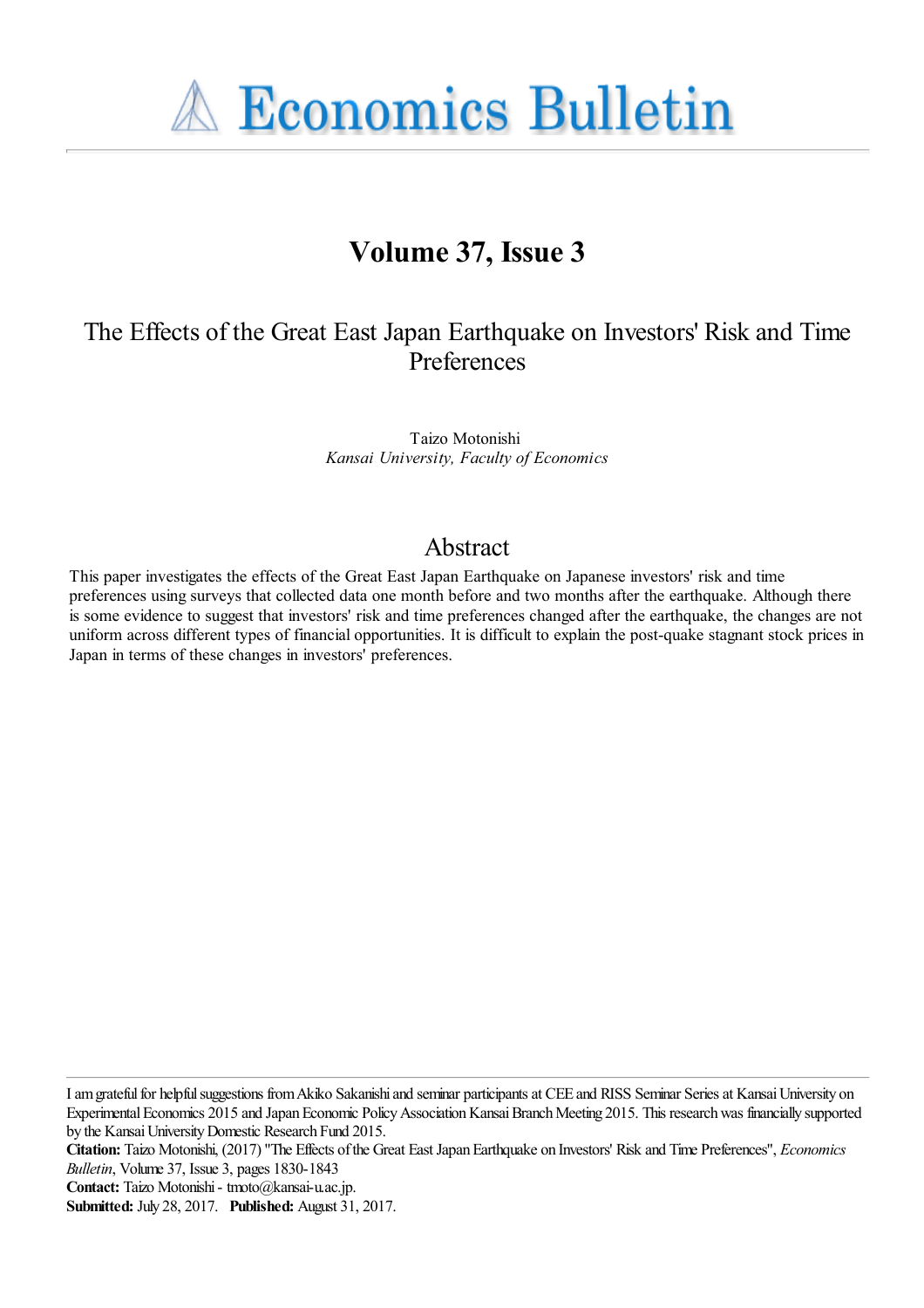# 1 Introduction

This paper investigates the effects of the Great East Japan Earthquake on Japanese investors' risk and time preferences. The Great East Japan Earthquake on March 11, 2011, with magnitude 9.0 inflicted enormous damage on the people in Japan by its jolt and the tsunami that cost the lives of more than 15 thousand people. In the region of 8 million homes (about 15% of all homes in Japan) suffered electric power outages and 1.8 million homes were also temporarily without water. This represents the largest earthquake in recorded history in Japan. The earthquake occurred at 14:46 JST, 14 minutes before the weekly closing at the Tokyo Stock Exchange. The Nikkei 225 dropped by about 1% in that 14 minutes. The stock price further declined by about 6% on Monday and by 10% on Tuesday; it then rebounded to some degree, stabilizing for three months at a level about 10% lower compared with the pre-quake figure. Hood et al. [2013] find that Japanese individual investors bought 6.0% less than they sold the week after the earthquake. The research question of this paper is whether this decline in stock prices was driven by investors' preferences. Kumar and Lee [2006] find that investor sentiment plays an important role in the formation of stock returns. Their paper, however, does not identify the sources of investor sentiment changes, whether they be "liquidity concerns, risk aversion, or irrational sentiment."

This paper uses publicly available survey data from the Research Institute for Socionetwork Strategies (RISS) at Kansai University to investigate the changes in investors' preferences after the earthquake. The RISS conducts surveys on an irregular basis, and surveys that pose questions about investors' risk preferences and discount rates happened to be conducted just two months before and one month after the Great East Japan Earthquake. The respondents answer hypothetical questions about lotteries and insurance in the surveys. To the best of our knowledge, these are the only set of preference surveys available that were conducted just a few months prior and subsequent to the Great East Japan Earthquake. A pooled cross-section dataset is created by combining these pre-quake and post-quake surveys to capture changes in people's preferences. Moreover, a follow-up survey was conducted in 2016 to create a panel dataset to observe and explore preference changes after the earthquake.

This paper illustrates that although there is some evidence that investors changed their risk and time preferences after the earthquake, the changes are not uniform across different types of financial opportunities. The intensity of the earthquake and the magnitude of its impacts do not seem to have had significant and consistent influences on risk aversion and discount rates measured by various financial opportunities, neither in the short run nor in the long run. If it is indeed the case that investors' preferences did not change substantively after the earthquake, it follows that the drop in Japanese stock prices after the earthquake was driven by other factors, such as tighter liquidity constraints or the prospects of lower profitability of Japanese companies.

# 2 Literature

Chuang and Schechter [2015] survey papers that analyze the impact of extreme events on people's preferences and conclude that the papers find "amazingly divergent results" about the impacts of natural disasters and civil wars. Thus, the papers presented below are not consistent with each other, indicating that there is no consensus in the literature as to the impact of extreme events on people's preferences.

Hanaoka et al. [2015] investigate the effect of the Great East Japan Earthquake on people's risk preferences by using the Japan Household Panel Survey on Consumer Preferences and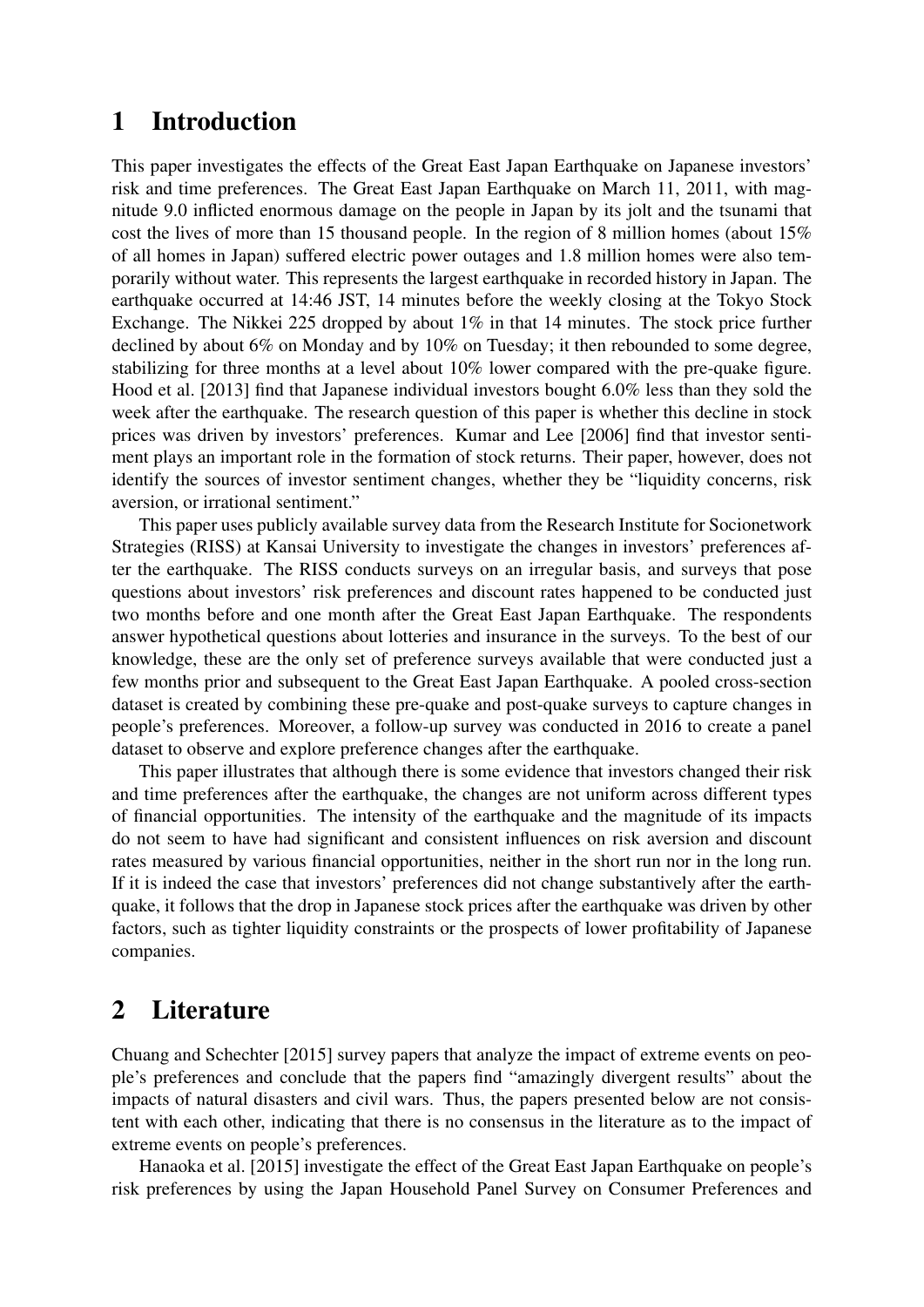Satisfaction, which includes hypothetical lottery questions. They conclude that men who experienced the earthquake with greater intensity became more risk tolerant. Goebel et al. [2015] study the impact of the Fukushima Daiichi nuclear accident on self-evaluation of risk aversion using household panel data and conclude that more Germans considered themselves as very risk intolerant after Fukushima than before it occurred. Cameron and Shah [2015] employ risk games using real money and find that people in Indonesia who suffered a flood or an earthquake in the past three years became more risk intolerant. Said et al. [2015] argue that although individuals hit by the 2010 floods in Pakistan became more risk intolerant, there was response variation across individuals. Individuals who experienced more severe recent flood losses, for example, became more risk tolerant. Cassar et al. [2017] conducted a series of experiments and found that the 2004 tsunami in Thailand led to increased risk intolerance.

As for time preferences, Cassar et al. [2017] find that the 2004 Thailand tsunami disaster has led to increased impatience. By contrast, Callen [2015] use survey data for Sri Lankan wage workers and conclude that exposure to the Indian Ocean Earthquake tsunami increased patience.

Beyond natural events, there are studies that analyze the preferences of investors faced with financial shocks. Guiso et al. [2013] analyze survey data for clients of an Italian bank and find that their risk intolerance increased substantially after the 2008 financial crisis. Hoffmann et al. [2013] argue that investors became more risk intolerant during the worst months of the 2008 financial crisis, using survey data for clients at a Dutch discount broker.

## 3 Data and Methodology

#### 3.1 Data

This paper uses publicly available survey data from the RISS of Kansai University. The institute conducts web-based surveys on an irregular basis. The survey data is collected by Macromill, a web survey company in Japan, from a pool of pre-registered Japanese respondents. We use three surveys that were conducted in Japan in January 2011, April 2011, and March 2016. The first survey was conducted only two months before the Great East Japan Earthquake, and the second survey (April 2011) was conducted around one month after the disaster (from 19 to 20 April). These two surveys constitute a pooled cross-section dataset because the same respondents were not used for the purposes of completing the second survey. As is pointed out by Chuang and Schechter [2015], one of the obstacles to analyzing extreme events like earthquakes is that "data on preferences is usually only available after the event and not before." To the best of my knowledge, no other surveys of individuals' preferences exist that were conducted just two months before and one month after the earthquake using the same preference questions. The third survey (March 2016) was conducted five years after the earthquake, aiming to create a panel dataset by combining with a past survey as explained below. <sup>1</sup>

The January 2011 survey ( $n = 1,569$ ) and the April 2011 survey ( $n = 1,533$ ) were conducted independently, and the data were collected from the pool of pre-registered respondents at those times. Although they include the same preference questions, their sample-screening process is different. The January 2011 survey only elicited responses from people who answered yes to the question "Do you have a bank account?" The April 2011 survey was administered with

<sup>&</sup>lt;sup>1</sup>The Japan Household Panel Survey on Consumer Preferences and Satisfaction (JHPS-CPS) used by Hanaoka et al. [2015] is conducted from January to March 2011 (just before the earthquake) and January to March 2012 (about a year after the earthquake).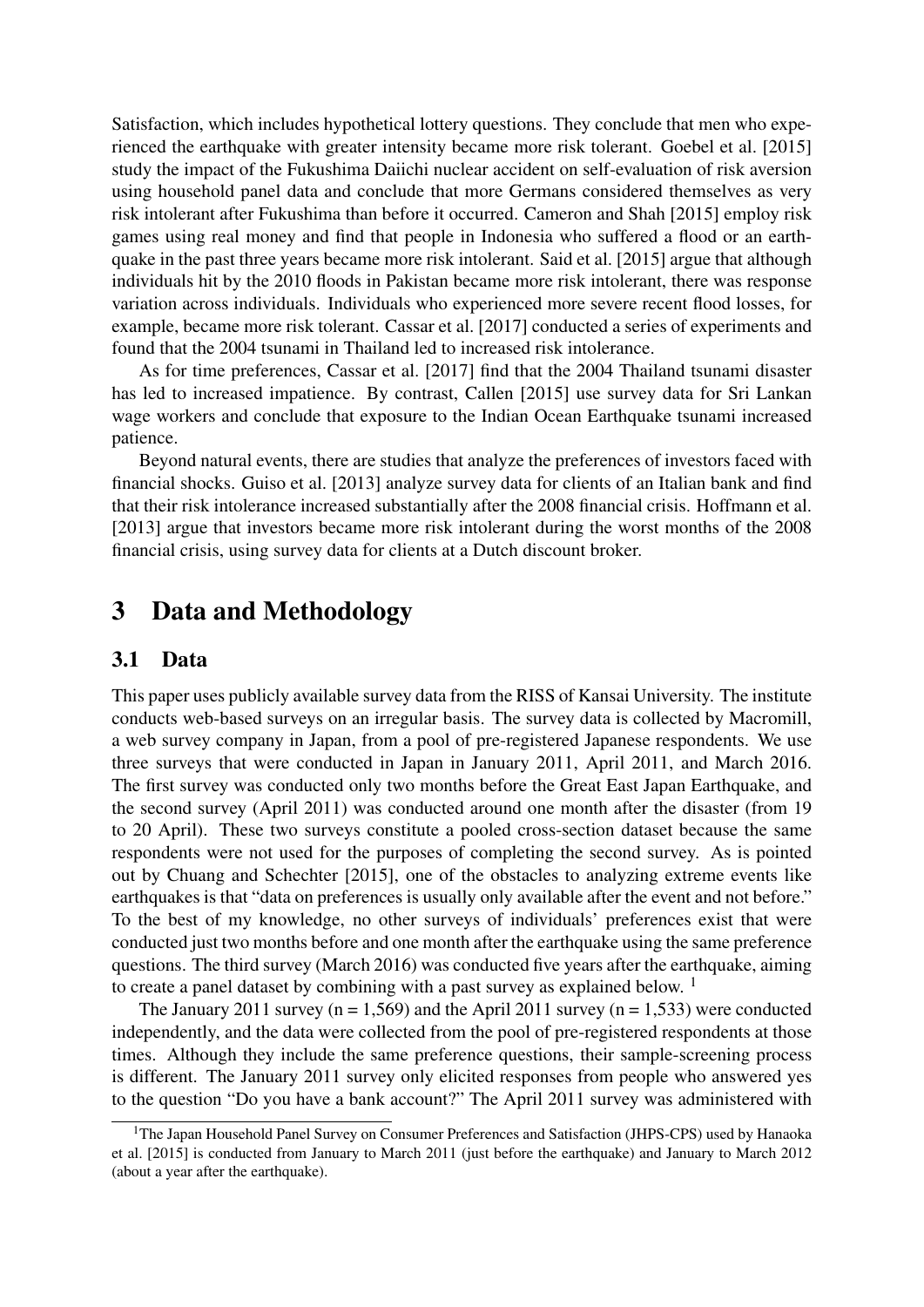respect to people who answered yes to the question "Do you have assets other than deposits with banks?" To standardize sample selection across surveys, non-investors are eliminated from the January 2011 survey by using the same survey question used in the April 2011 screening. This reduces the sample size of the January 2011 cohort to 412. We could not eliminate people without bank accounts from the April 2011 survey, because no bank-account question was included in the survey. This does not cause a significant sample-selection difference, because it is very unlikely for people who have assets other than deposits to be without a bank account, as the bank account maintenance fee is zero in most Japanese banks.

The April 2011 survey does not include data from the five prefectures (Aomori, Iwate, Miyagi, Fukushima, Ibaragi) that were most severely hit by the earthquake. Although documentation accompanying the dataset says nothing about this omission, it is highly possible that those prefectures are excluded from the survey for fear of imposing a strain on the people in quake-stricken areas.

The March 2016 survey sample was collected from a pool of past respondents, including those who were surveyed in April 2011. This then led to the creation of a panel dataset composed of the April 2011 and March 2016 surveys  $(n = 588)$ .

Our regression analyses are thus conducted using two datasets. The first dataset is a combined sample from the January and April surveys in 2011. This pooled cross-section dataset spans three months before and after the earthquake and is intended to capture the effects of the Great East Japan Earthquake on investors' preferences.

The second dataset, a two-period panel from the April 2011 and March 2016 surveys, contains information about investors' post-quake preference changes. One disadvantage of this dataset is that the difference between the two surveys that span a five-year post-quake period includes not only the post-quake recovery effect but also other noise factors. On the other hand, the advantage is that we can exploit the panel data structure to mitigate potential omittedvariable bias issues.

#### 3.2 Preference Questions

The RISS surveys include financial questions about risk and time preferences. The risk preference questions ask respondents, willingness to pay (WTP) for two types of hypothetical lotteries and two types of hypothetical insurance. Specifically, a 50% chance of winning JPY 2,000 (about USD 18), a 1% chance of winning JPY 100,000 (about USD 900), a 10% chance of losing JPY 20,000 (about USD 180), and a 1% chance of losing JPY 100,000 (about USD 900). Respondents state their WTP numerically, expressing reservation prices thereof. The exact format of the survey questions is shown in Appendix A.1 and A.2.

The four time-preference questions ask respondents to make savings decisions for each of the four hypothetical savings plans, with an amount of money (JPY 10,000 [about USD 900] or JPY 1,000,000 [about USD 90,000]) and a maturity (one week or one year). Each question presents five binary choices that correspond to the interest rates of 0%, 2%, 6%, 10%, and 20%, in this ascending order. For each binary choice, respondents are asked to choose one of two options: receive the money today (option A) or save the money for the specified period (option B). In each question, respondents choose all A, all B, or choose A at first and switch to B at some point. The choices provide information about the range of reservation interest rates of respondents. Respondents are not allowed to provide irrational answers. If they switch more than once, a warning sign appears to choose differently and they cannot proceed to the next question. The exact format of the survey questions is shown in Appendix A.3.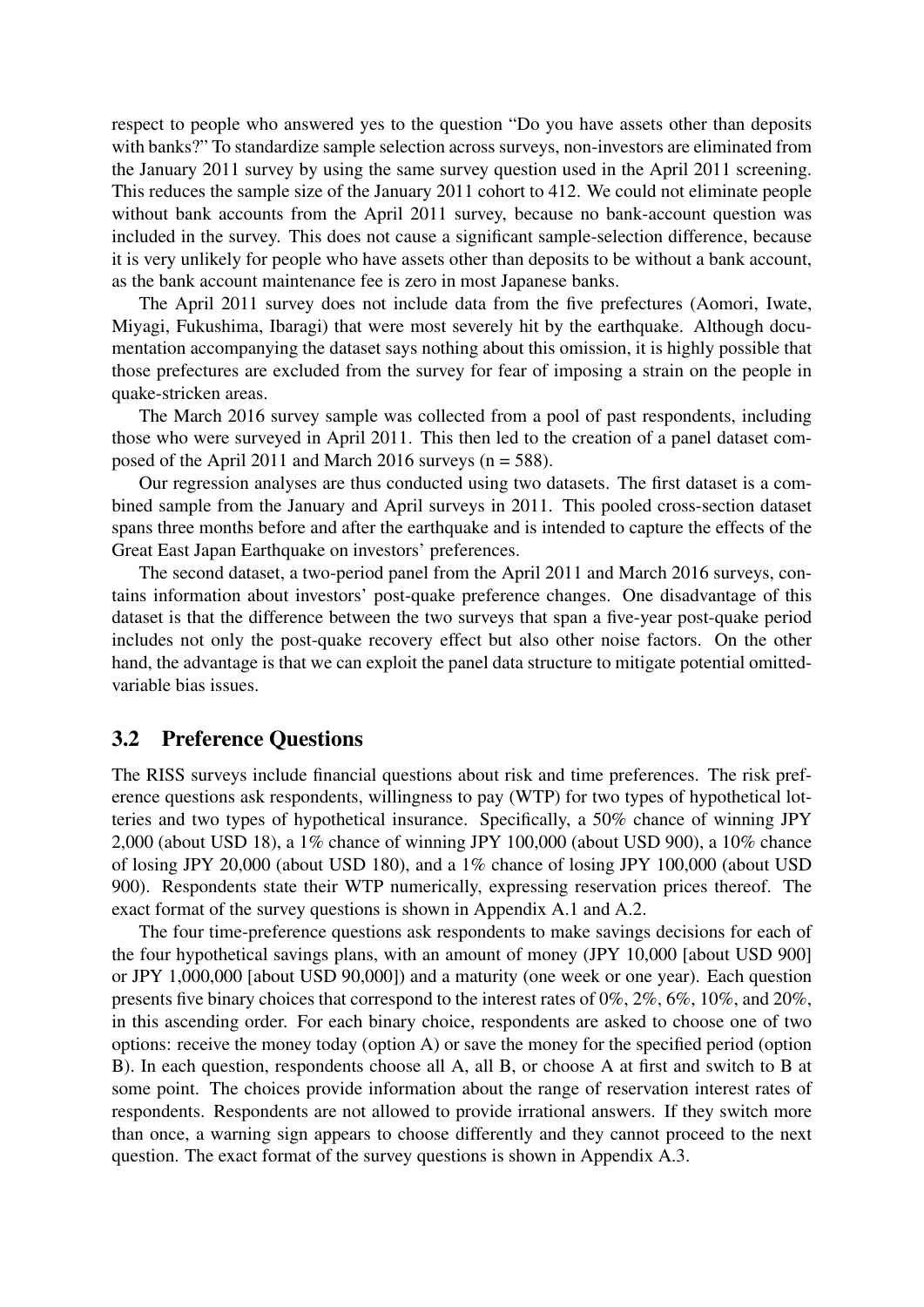#### 3.3 Measures of Risk Preference

The risk-aversion measure used in this paper is the Arrow–Pratt measure of absolute risk aversion  $(ARA)\rho = -U''/U'$ . On the basis of Cramer et al. [2002], reservation prices (*p*) obtained from a lottery question can be transformed into ARA (Equation 1).

$$
ARA_l = \frac{\alpha Z - p}{(1/2)(\alpha Z^2 - 2\alpha Zp + p^2)},
$$
\n(1)

where *Z* is the prize of a lottery ticket and  $\alpha$  is the probability of winning the lottery. As for a insurance, ARA is calculated by

$$
ARA_i = -\frac{\alpha Z - p}{(1/2)(\alpha Z^2 - 2\alpha Zp + p^2)},
$$
\n(2)

where Z is redefined as the benefit of the insurance and  $\alpha$  is the probability of suffering the loss.

Another possible measure of risk aversion is the transformed price for lotteries and insurances.

$$
TP_l = 1 - \frac{p}{\alpha Z},\tag{3}
$$

$$
TP_i = \frac{p}{\alpha Z} - 1.
$$
\n<sup>(4)</sup>

*T P<sup>l</sup>* and *T Pi*are equal to zero when the individual is risk neutral, positive when risk intolerant, and negative when risk tolerant. Although risk-preference regressions are run on both *ARA* and *T P*, results from the latter are excluded because they are similar to those of *ARA* and thus their inclusion would not confer additional meaning.

The hypothetical lottery (insurance) question on the RISS survey asks respondents to input their reservation price numerically. Since any non-negative integer is accepted, some respondents input numbers that violate the monotonicity of the utility function. The price of a lottery ticket with a 1% chance of winning 100,000 yen (about 1,000 dollars), for example, cannot be equal to or above 100,000 yen if the utility is monotone. We drop those individuals whose reservation prices do not satisfy the monotonicity of utility for at least one out of the four lottery/insurance questions in the risk-preference regressions. About 7% of the observations are dropped by application of this criterion.

Note that  $ARA_l$  ( $ARA_i$ ) is decreasing (increasing) in *p* only when  $p < \alpha Z + \sqrt{\alpha Z^2 - \alpha^2 Z^2}$ . In the case of the lottery with 1% chance of winning 100,000 yen,  $ARA_l$  is decreasing in *p* if  $p <$ 10,949.87. Reservation prices of seven individuals fall into the interval of 10,949.87<p<100,000. In the risk-preference regressions using *ARA*, we drop those individuals whose lottery (insurance) reservation prices are larger than  $\alpha Z + \sqrt{\alpha Z^2 - \alpha^2 Z^2}$  in the risk-preference regressions. About 1% of the observations are dropped by application of this criterion.

#### 3.4 Variables Overview

Table (1) shows correlations among preference variables. ARA is used for lotteries and insurance. Discount rates are ordinal variables that take larger values as the respondent becomes impatient. Although the correlations between the two types of lotteries and the two types of insurance are moderate (.398 and .606, respectively), the lottery–insurance correlations are negative. This strongly implies that people behave very differently in terms of risk aversion between lotteries and insurance: a risk tolerant person in the context of lotteries tends to be risk intolerant about insurance.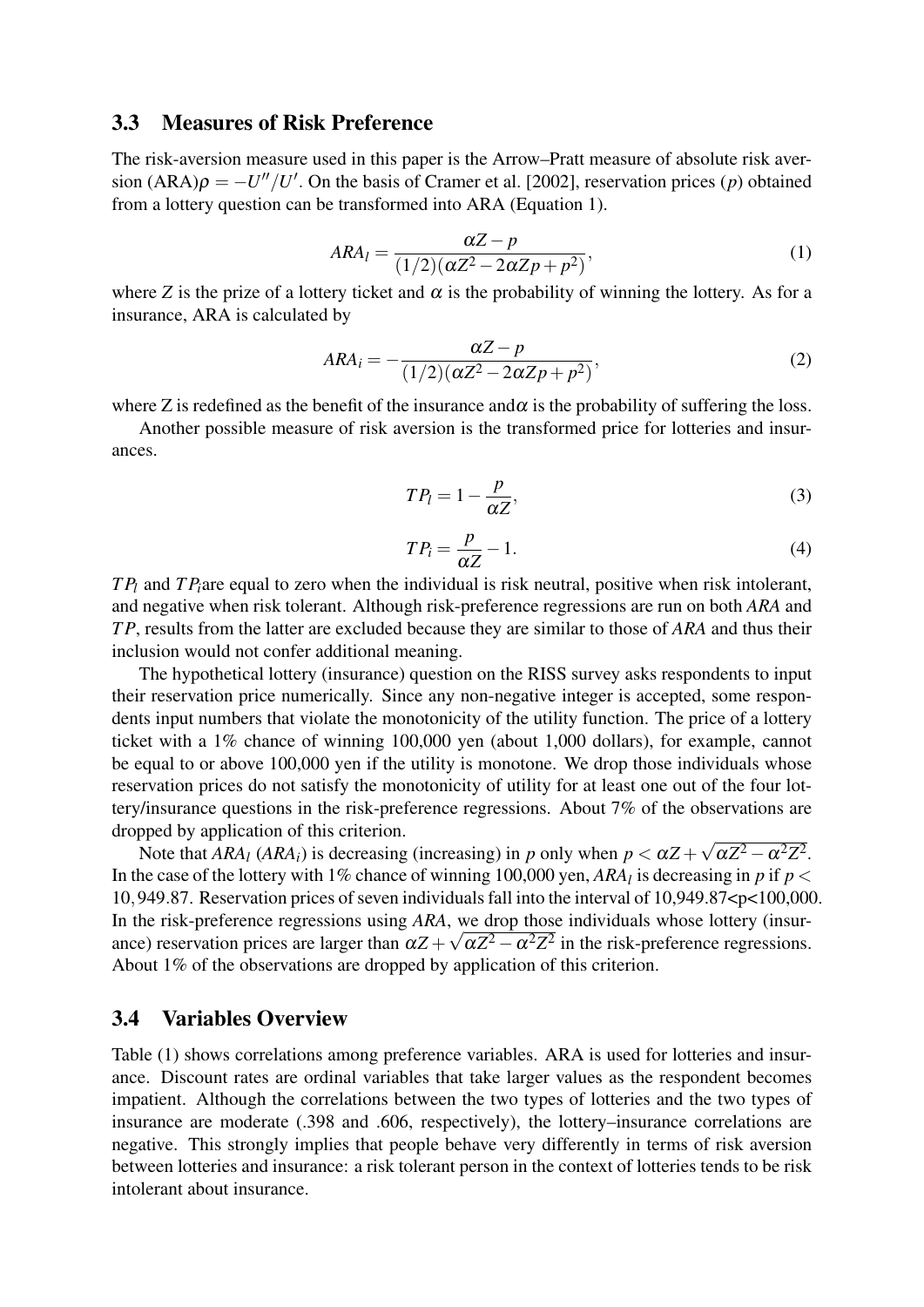The correlations among discount-rate variables are also moderate (.413-.651). Discount rates and risk aversion calculated from lotteries are not correlated; however, in the context of insurance, they are weak/negatively correlated. This implies that an impatient person does not tend to buy insurance.

The focus of this study is to measure the effects of the earthquake on investors' preferences. Although the magnitude of the earthquake was enormous, the impact of the earthquake was heterogeneous across Japan, not least because the epicenter was located off the coast of eastern Japan. The impact of the earthquake is measured by the "Japan Meteorological Agency seismic intensity scale" for each respondent on the basis of their prefecture of residence. This intensity scale is designed to measure the intensity of ground motion at the point of observation and is commonly used in Japan. We use the maximum intensity scale in each prefecture obtained from the April 2011 Monthly Report on Earthquakes and Volcanoes in Japan. The scale data ranges from 0 (Miyazaki and Okinawa) to 6.6 (Miyagi).

We use two types of seismic-scale variables. The first seismic-scale variable takes the seismic-scale values with respect to the near-term post-quake survey in April 2011 and zeros with respect to the January 2011 and March 2016 surveys. This variable is named "quakeshock" and is intended to capture the short-run effects of the earthquake. The second seismicscale variable takes the values thereof with respect to the long-term post-quake survey in March 2016 (and zeros with respect to the January 2011 and April 2011 surveys). This variable is named "quake-recovery" variable and intended to capture the long-run effects of the earthquake.

To capture effects of the earthquake across Japan that are not correlated with the intensity of the earthquake such as the experience of watching programs on television about the devastation caused by the earthquake, a post-quake dummy variable is introduced. The variable takes 1 if survey responses correspond to the April 2011 variant, else 0.

Control variables include age, gender, marital status, years of education, and log yearly household income. Household income is obtained by converting income classes into income amounts by using central values of intervals<sup>2</sup>. As for age, age class dummies are used in the regression analyses to capture possible nonlinear effects of age on preferences. Table (2) summarizes descriptive statistics of our sample.

#### 3.5 Estimation Methods

Risk-preference regressions are run on the two datasets, "Before and After Pooled Cross Sections" and "Before and Five-Years-After Panel". OLS is used for the pooled cross-sections dataset and a fixed-effects model is used for the panel dataset. Discount-rate regressions are also run on the same two datasets. Interval regression is used to estimate the discount-rate equations because the discount-rate answers are given in intervals. To estimate the discountrate equations using the panel dataset, fixed-effects interval regression is applied.

<sup>2</sup>0-500k yen, 500k-1kk yen, 1kk-2kk yen, 2kk-3kk yen, 3kk-5kk yen, 5kk-7kk yen, 7kk-10kk yen, 10kk-15kk yen, and 15kk-30kk yen.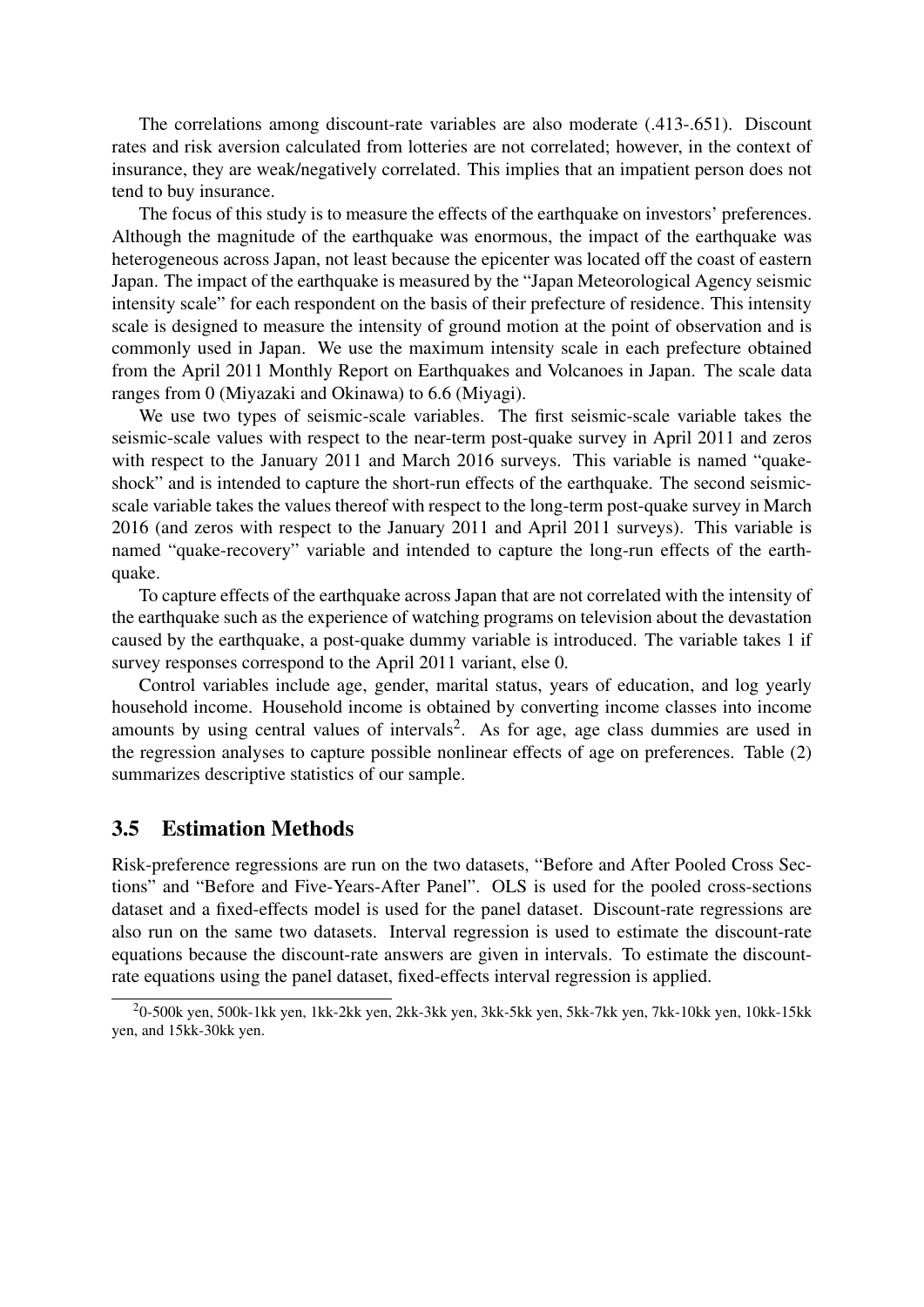# 4 Empirical Results

#### 4.1 Risk Preference Regressions

Table 3 shows risk-preference regression results for lotteries and insurance using the "two months before and one month after" pooled cross-sections dataset. Positive coefficients imply that investors became more risk intolerant. The effect of the earthquake is captured by the post-quake dummy and the quake-shock variable. The post-quake dummy is insignificant in all regressions. The quake-shock variable is insignificant except for the case of insurance for a 10% chance of losing 20,000 yen (about 200 dollars), which implies that investors became uninterested in this type of insurance after the earthquake. Overall, however, the effect of the earthquake on risk preferences of investors was not significant.

Age and gender play an important role in determining investors' risk preferences. Note, however, that the effect of age is different between lotteries and insurance. Columns (1) and (2) pertain to lotteries. Investors tend to be more risk intolerant with advancing age until they reach their 60s. Males are more risk tolerant than females. Columns (3) and (4) pertain to insurance. Although age is still significant, the effect is the opposite of that for lotteries, i.e., investors tend to be more risk tolerant with advancing age until they reach their 60s. In other words, senior investors tend not to buy both lottery tickets and insurance. This partly explains the negative correlation between risk aversion for lotteries and insurance presented in Table (2). The effect of gender is not significant in the context of insurance.

Education does not have a significant influence on risk aversion<sup>3</sup>. There is weak evidence that higher incomes make people more risk tolerant for lotteries and more risk intolerant for insurance.

Table 4 shows risk-preference regression results for lotteries and insurance using the "one month after and five years after" panel data. The control variables are insignificant, suggesting insufficient systematic variation in the five-year period. The quake-recovery variable captures post-quake preference changes in proportion to the intensity of the earthquake.

The regression results provide weak evidence of changing risk preferences following the earthquake. The coefficients for lotteries are significantly positive and those for insurance are significantly negative. This implies that investors who experienced a strong jolt became less interested in buying both lotteries and insurance after the earthquake. This is not to be conflated with the effects of aging, because those effects are captured by the age variables and constant term.

#### 4.2 Time Preference Regressions

Table 5 shows discount-rate regression results for various amounts and periods using the "two months before and one month after" pooled cross-sections dataset. Positive coefficients imply that investors became more impatient. The effect of the earthquake is captured by the postquake dummy and the quake-shock variable. The post-quake dummy and the quake-shock variable are not significant except for column (1), a 10 thousand yen (about 100 dollars) saving opportunity for one week.

Age variables are generally significant except for column (4), a saving opportunity of 1 million yen (about 10 thousand dollars) for one year. Investors become more impatient with

<sup>&</sup>lt;sup>3</sup>Outreville [2015] surveys empirical studies into the relationship between risk aversion and education, and concludes that risk aversion is negatively correlated with higher education.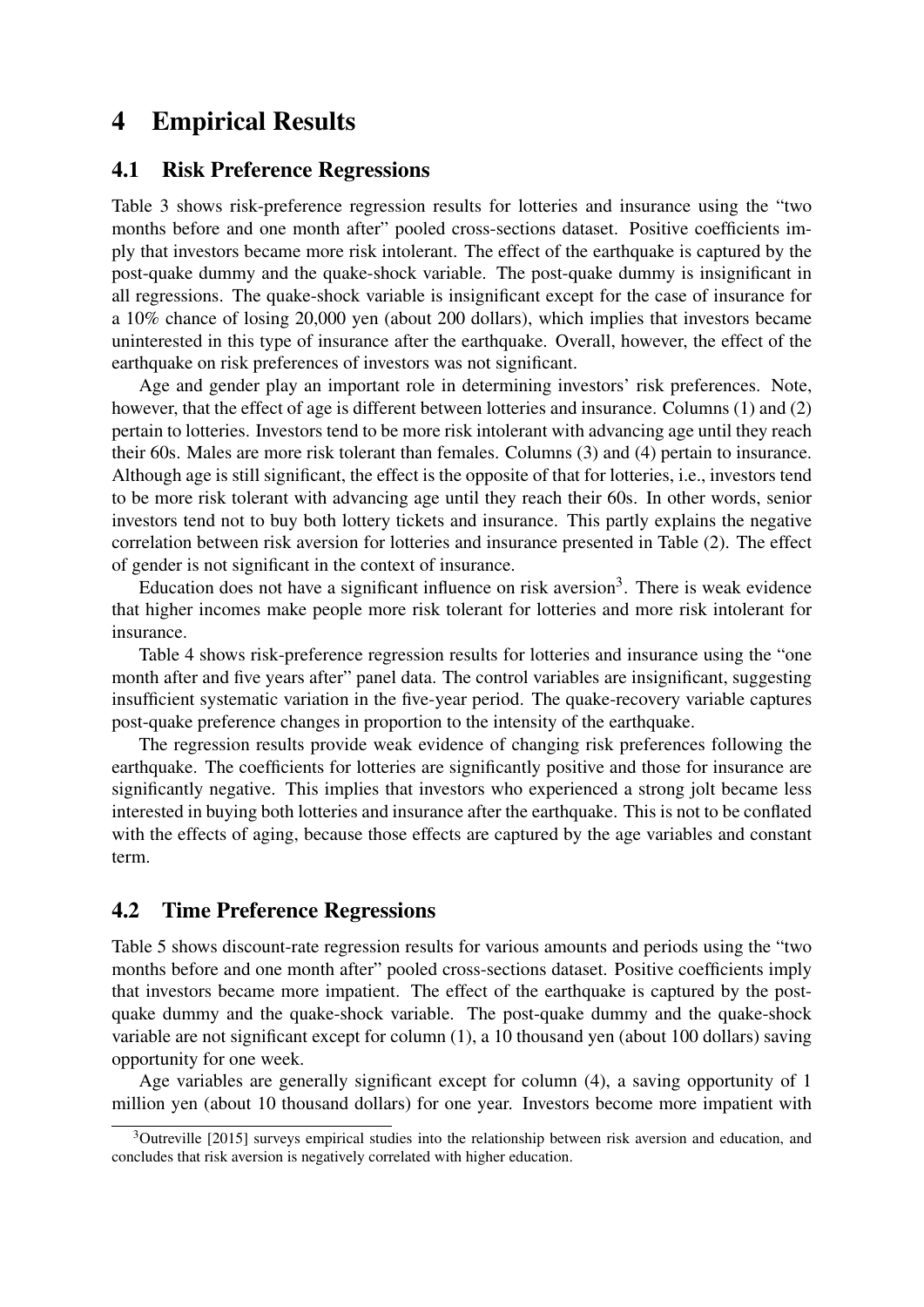advancing age. Men are more impatient than women. Higher education and lower income makes investors more patient.

Table 6 shows regression results using the "one month after and five years after" panel data. The control variables are insignificant, suggesting insufficient variation in the five-year period. Coefficients on the quake-recovery variable imply that investors who experienced a strong jolt became more patient after the earthquake. This result is inconclusive, because the significance of coefficients is not uniform across different types of saving opportunities.

### 5 Discussions and Conclusions

This paper shows that although there is some evidence to suggest that investors' risk and time preferences changed following the earthquake, the changes are not uniform across different types of financial opportunities, neither in the short run nor in the long run. As is pointed out by Chuang and Schechter [2015], existing empirical research into the impacts of extreme events on people's preferences shows divergent results. The results herein do not contradict existing studies, and neither do they add new evidence about the significance and magnitude of the effects of the huge earthquake on people's preferences. It is difficult to explain the postquake stagnant stock prices in Japan in terms of preference changes vis-à-vis investors faced with extreme natural disaster.

One possible reason for this insignificant result is that the sample utilized herein is limited to investors. They are more educated and affluent than the average person and can be less affected by natural disasters. Another possible reason is the existence of inaccurate, misremembered, or dishonest answers in the survey data elicited from respondents, which could serve to bias estimation results. The risk-aversion question asks respondents to provide numerical reservation prices for hypothetical lotteries and insurance. Although this may not be very taxing for most investors, some investors might have stated responses that do not accord with their actual preferences for one reason or another. As we pointed out in Section 3.3, about 8% of the sample was eliminated owing to extreme numerical answers.

Turning to the non-uniform regression results, the negative relationship between lotteries and insurance in regard to risk preference in Table 2 implies that risk aversion has a very different meaning in different financial contexts. The estimated coefficients between lotteries and insurance in Table 3 also support this view. Moreover, different parameters in the financial opportunities could have led to different estimation results. Table 5 also shows different timepreference regression results across different saving opportunities.

This paper used survey data collected just one month before and two months after the earthquake and aimed at contributing toward understandings vis-à-vis the inconsistent results found across existing studies. Despite the huge advantage offered by the survey timings, the regression results do not produce consistent and significant results regarding the effects of the earthquake on investors' preferences. This implies that survey timing is not the only obstacle to regression analyses of preference changes induced by extreme events. Toward understanding of the diverse regression results, presented in this paper and in other existing studies, it may be necessary to add new dimensions to the determinants of preferences. Liquidity constraints or irrational behaviors could be a source of inconsistent behaviors across different financial opportunities.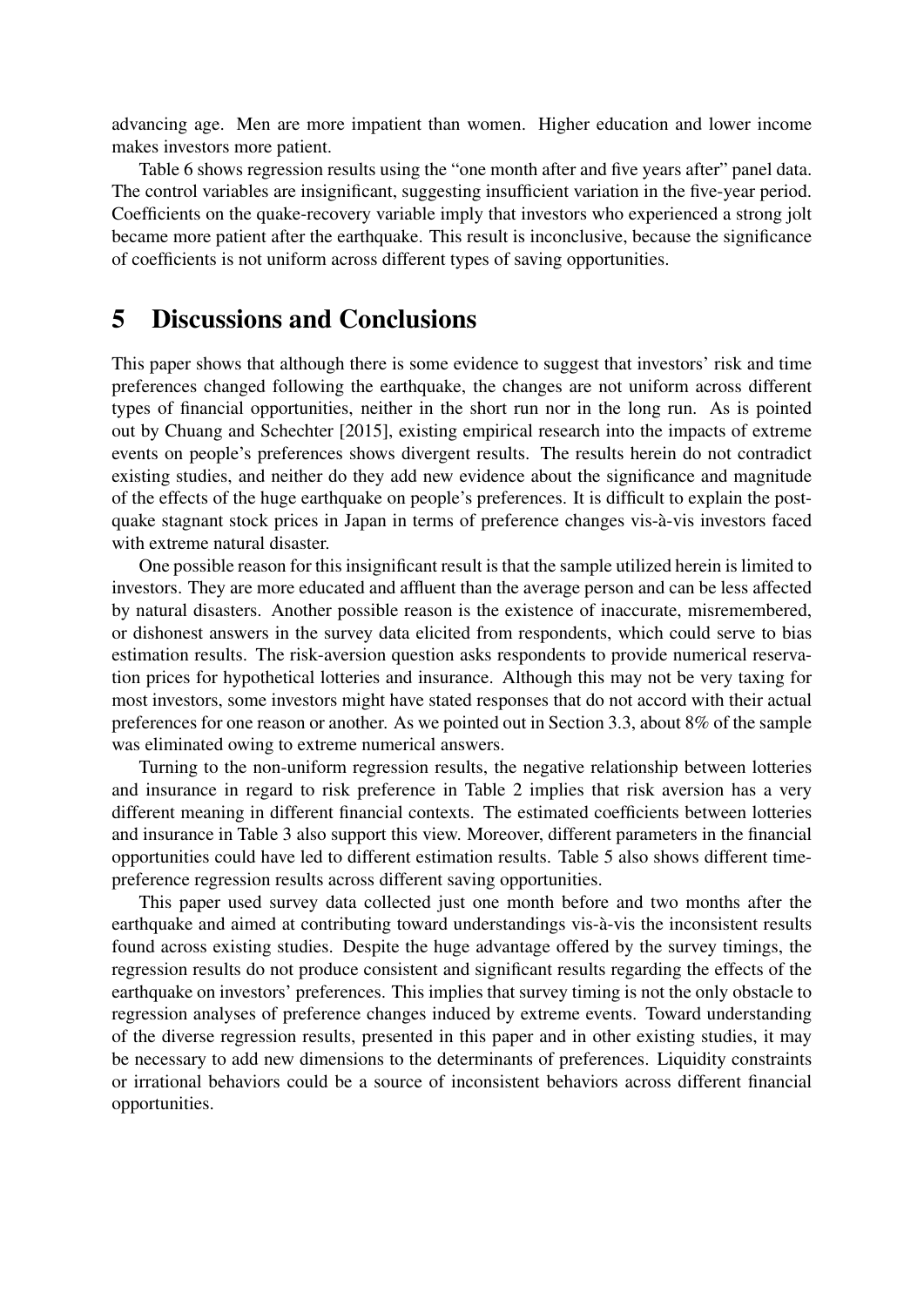# References

- Michael Callen. Catastrophes and time preference: Evidence from the indian ocean earthquake. *Journal of Economic Behavior & Organization*, 118:199–214, 2015.
- Lisa Cameron and Manisha Shah. Risk-taking behavior in the wake of natural disasters. *Journal of Human Resources*, 50(2):484–515, 2015.
- Alessandra Cassar, Andrew Healy, and Carl Von Kessler. Trust, risk, and time preferences after a natural disaster: experimental evidence from thailand. *World Development*, 94:90–105, 2017.
- Yating Chuang and Laura Schechter. Stability of experimental and survey measures of risk, time, and social preferences: A review and some new results. *Journal of Development Economics*, 117:151–170, 2015.
- Jan S Cramer, Joop Hartog, Nicole Jonker, and C Mirjam Van Praag. Low risk aversion encourages the choice for entrepreneurship: an empirical test of a truism. *Journal of economic behavior & organization*, 48(1):29–36, 2002.
- Jan Goebel, Christian Krekel, Tim Tiefenbach, and Nicolas R Ziebarth. How natural disasters can affect environmental concerns, risk aversion, and even politics: evidence from fukushima and three european countries. *Journal of Population Economics*, 28(4):1137–1180, 2015.
- Luigi Guiso, Paola Sapienza, and Luigi Zingales. Time varying risk aversion. Working Paper 19284, National Bureau of Economic Research, August 2013. URL http://www.nber.org/papers/w19284.
- Chie Hanaoka, Hitoshi Shigeoka, and Yasutora Watanabe. Do risk preferences change? evidence from panel data before and after the great east japan earthquake. Working Paper 21400, National Bureau of Economic Research, July 2015. URL http://www.nber.org/papers/w21400.
- Arvid OI Hoffmann, Thomas Post, and Joost ME Pennings. Individual investor perceptions and behavior during the financial crisis. *Journal of Banking & Finance*, 37(1):60–74, 2013.
- Matthew Hood, Akiko Kamesaka, John Nofsinger, and Teruyuki Tamura. Investor response to a natural disaster: Evidence from japan's 2011 earthquake. *Pacific-Basin Finance Journal*, 25:240–252, 2013.
- Alok Kumar and Charles Lee. Retail investor sentiment and return comovements. *The Journal of Finance*, 61(5):2451–2486, 2006.
- J François Outreville. The relationship between relative risk aversion and the level of education: a survey and implications for the demand for life insurance. *Journal of Economic Surveys*, 29(1):97–111, 2015.
- Farah Said, Uzma Afzal, and Ginger Turner. Risk taking and risk learning after a rare event: Evidence from a field experiment in pakistan. *Journal of Economic Behavior & Organization*, 118:167–183, 2015.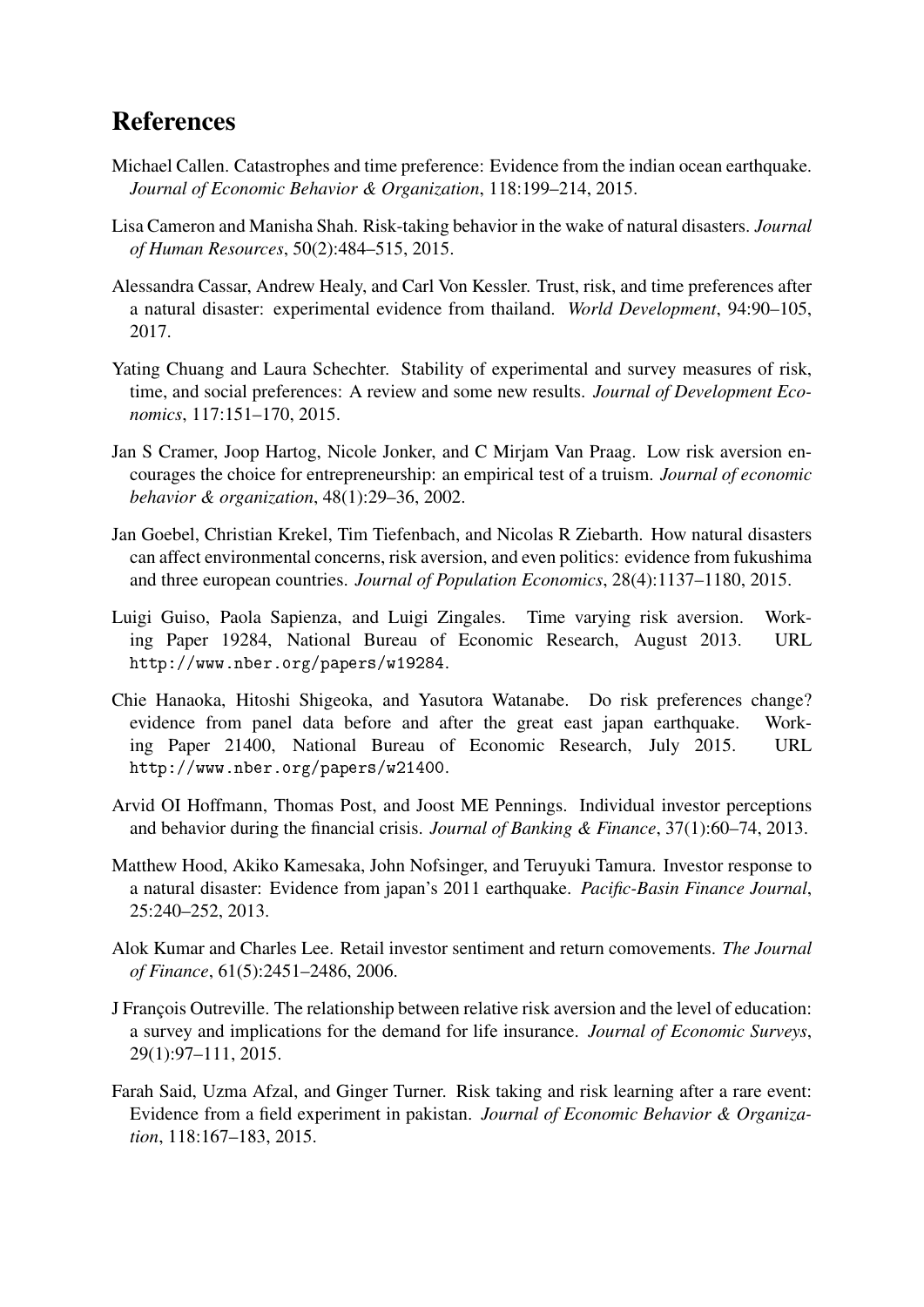# A Survey Questions

### A.1 Lottery Question

There are two lottery questions, different in probability and prize. The parameters of the two lotteries are  $(X, Y) = (half, 2,000)$  and  $(1 percent/100,000)$ , respectively.

Suppose there is a lottery with an X chance of winning. If you win, you get Y yen. If you lose, you get nothing. Do you buy the lottery ticket for 200 yen? Choose one that applies. Also, state the maximum price you would pay to buy the lottery ticket.

- 1. [Yes, I buy the lottery ticket] Up to what price do you buy the lottery ticket? State the maximum price.
- 2. [No, I don't buy the lottery ticket] Would you buy the lottery ticket if it was cheaper? If so, state the maximum price you would be willing to pay.

## A.2 Insurance Question

There are two insurance questions, different in probability and damage. The parameters of the two insurance questions are  $(X, Y) = (one in ten, 20,000)$  and (one in one hundred, 100,000), respectively.

Suppose you face a X chance of suffering theft of Y yen. If you pay an insurance premium of 2,000 yen in advance, the theft damage will be recovered if you suffer a theft. Do you buy this insurance? Choose one that applies. Also, state the maximum price you would pay to buy the insurance.

- 1. 1. [Yes, I buy the insurance] How much would you pay for the insurance premium? State the maximum price.
- 2. [No, I don't buy the insurance] Would you buy the insurance premium if it was cheaper? If so, state the maximum price you would be willing to pay.

# A.3 Discount Rate Question

There are four discount-rate questions, different in maturity and in the amount of money. The parameters of the four discount-rate questions are  $(X, Y) = (one week, 10,000)$ , (one year, 10,000), (one week, 1,000,000), and (one year, 1,000,000), respectively. When  $(X, Y) =$  (one week, 10,000), the survey question is as follows:

Which ones do you prefer? Compare between (A) receiving 10,000 yen today and (B) receiving another amount in one week. Choose either (A) or (B) for each of the following pairs.

| (A)                      | (B) |                                |  |  |  |
|--------------------------|-----|--------------------------------|--|--|--|
| Receive 10,000 yen today |     | Receive 10,000 yen in one week |  |  |  |
| Receive 10,000 yen today |     | Receive 10,004 yen in one week |  |  |  |
| Receive 10,000 yen today |     | Receive 10,012 yen in one week |  |  |  |
| Receive 10,000 yen today |     | Receive 10,019 yen in one week |  |  |  |
| Receive 10,000 yen today |     | Receive 10,038 yen in one week |  |  |  |

2. The numbers in the rightmost column correspond to interest rates of  $0\%, 2\%, 6\%, 10\%$ , and 20%, respectively. The same interest rates are applied in other discount-rate questions, and the wording and the numbers in the survey question above are modified accordingly.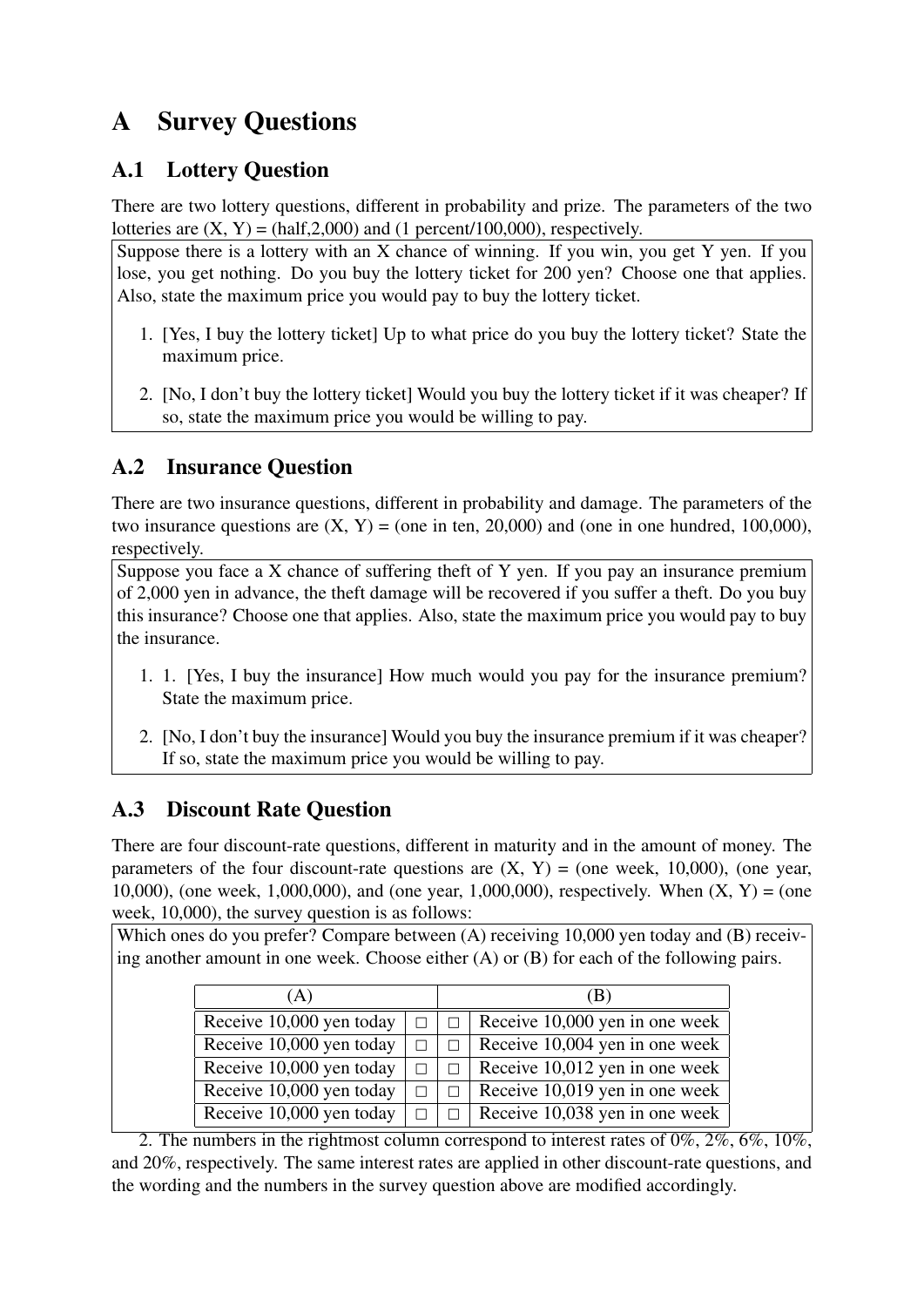|                         | Lottery      | Lottery     | Insurance  | Insurance  | Dis.       | Dis.       | Dis.       | Dis.   |
|-------------------------|--------------|-------------|------------|------------|------------|------------|------------|--------|
|                         | 2k           | 100k        | 20k        | 100k       | 10k        | 10k        | kk         | kk     |
|                         | $p=.5$       | $p=.01$     | $p = 1$    | $p = 0.01$ | 1 week     | 1 year     | 1 week     | 1 year |
| Lott. $2k$ p=.5 ARA     |              |             |            |            |            |            |            |        |
| Lott. $100k$ p=.01 ARA  | $0.398***$   |             |            |            |            |            |            |        |
| Insur. $20k p=.1 ARA$   | $-0.165***$  | $-0.156***$ |            |            |            |            |            |        |
| Insur. $100k$ p=.01 ARA | $-0.0984***$ | $-0.164***$ | $0.606***$ |            |            |            |            |        |
| Dis. 10k 1w Rank        | $-0.00292$   | 0.00984     | $-0.0447*$ | $-0.00430$ |            |            |            |        |
| Dis. 10k 1y Rank        | 0.00544      | $-0.0290$   | $-0.0435*$ | $-0.0215$  | $0.632***$ |            |            |        |
| Dis. kk 1w Rank         | $-0.0216$    | $-0.0298$   | $-0.0368$  | 0.00926    | $0.589***$ | $0.634***$ |            |        |
| Dis. kk 1y Rank         | $-0.00868$   | $-0.0201$   | $-0.0453*$ | $-0.0524*$ | $0.413***$ | $0.651***$ | $0.649***$ |        |
| <b>Observations</b>     | 2533         |             |            |            |            |            |            |        |

∗ *p* < 0.05, ∗∗ *p* < 0.01, ∗∗∗ *p* < 0.001

Table 1: Correlations Among Preference Variables: Absolute Risk Aversion and Discount Rate

|                                        | count | mean    | sd      | min      | max   |
|----------------------------------------|-------|---------|---------|----------|-------|
| Lott. $2k p=.5$ Price                  | 2333  | 435.49  | 344.04  | $\theta$ | 1900  |
| Lott. $100k$ p=.01 Price               | 2333  | 489.91  | 1026.96 | $\Omega$ | 10000 |
| Insur. $20k$ p=.1 Price                | 2333  | 1233.63 | 1172.49 | $\theta$ | 8000  |
| Insur. $100k$ p=.01 Price              | 2333  | 1297.69 | 1567.96 | $\Omega$ | 10000 |
| Dis. 10k 1w Rank                       | 2533  | 4.47    | 1.84    | 1        | 6     |
| Dis. 10k 1y Rank                       | 2533  | 3.58    | 1.46    | 1        | 6     |
| Dis. kk 1w Rank                        | 2533  | 3.77    | 1.72    | 1        | 6     |
| Dis. kk 1y Rank                        | 2533  | 2.81    | 1.27    | 1        | 6     |
| JMA seismic intensity scale            | 2533  | 4.01    | 1.47    | $\theta$ | 6.6   |
| Age                                    | 2533  | 48.02   | 12.61   | 21       | 89    |
| Male                                   | 2533  | 0.69    | 0.46    | $\theta$ | 1     |
| Marriage                               | 2533  | 0.60    | 0.49    | $\theta$ |       |
| Education year                         | 2520  | 14.83   | 1.99    | 9        | 18    |
| Yearly household income (thousand yen) | 2381  | 7521.42 | 4823.29 | 250      | 22500 |
| <b>Observations</b>                    | 2533  |         |         |          |       |

Table 2: Summary Statistics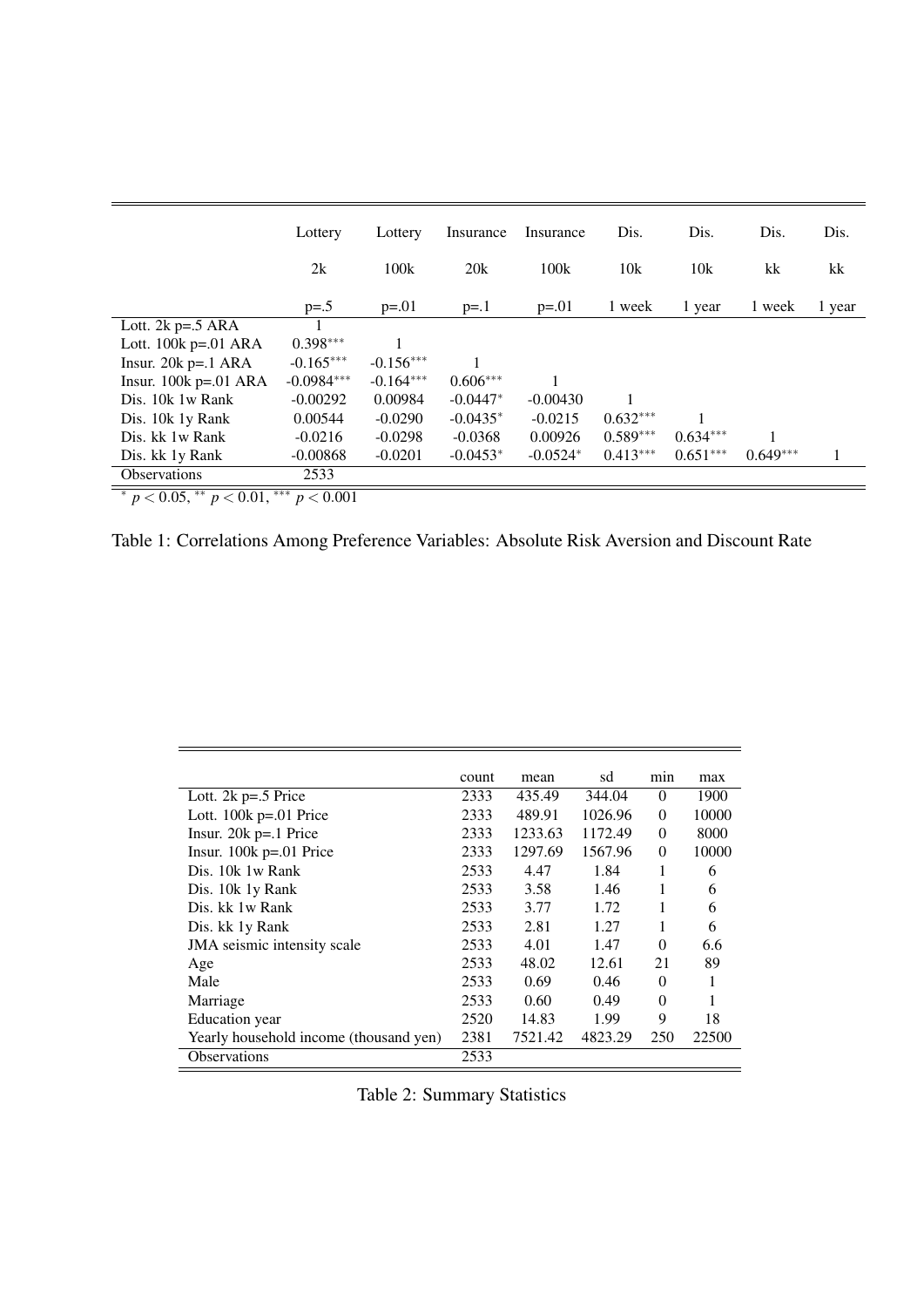|                       | (1)           | (2)         | (3)          | (4)         |
|-----------------------|---------------|-------------|--------------|-------------|
|                       | Lottery       | Lottery     | Insurance    | Insurance   |
|                       | 2k            | 100k        | 20k          | 100k        |
|                       | $p = .5$      | $p = 0.01$  | $p = 1$      | $p = 0.01$  |
| After quake dummy     | $-15.015$     | 0.139       | 6.500        | 1.502       |
|                       | (36.629)      | (1.200)     | (5.757)      | (2.389)     |
|                       |               |             |              |             |
| Quake shock           | $-0.594$      | $-0.018$    | $-2.863**$   | $-0.610$    |
|                       | (7.196)       | (0.221)     | (1.144)      | (0.481)     |
|                       |               |             |              |             |
| 30s                   | $-7.658$      | 2.066       | $-13.435**$  | 0.110       |
|                       | (38.138)      | (2.008)     | (6.455)      | (2.738)     |
|                       |               |             |              |             |
| 40s                   | 38.276        | 2.950       | $-19.430***$ | $-5.497**$  |
|                       | (37.695)      | (2.025)     | (6.364)      | (2.617)     |
|                       |               |             |              |             |
| 50s                   | 88.066**      | $3.511*$    | $-28.836***$ | $-7.345***$ |
|                       | (38.481)      | (2.031)     | (6.595)      | (2.716)     |
| 60s                   | 98.992**      | $4.687**$   | $-38.938***$ | $-9.176***$ |
|                       |               |             |              |             |
|                       | (43.489)      | (2.200)     | (6.881)      | (2.888)     |
| 70s                   | 70.120        | 2.585       | $-24.481***$ | $-3.221$    |
|                       | (64.178)      | (2.744)     | (9.405)      | (4.395)     |
|                       |               |             |              |             |
| 80s                   | 83.548        | 7.934***    | $-27.904$    | $-5.783$    |
|                       | (197.590)     | (2.294)     | (19.923)     | (8.271)     |
|                       |               |             |              |             |
| Male                  | $-144.654***$ | $-3.698***$ | 2.291        | 0.946       |
|                       | (18.608)      | (0.727)     | (3.032)      | (1.266)     |
|                       |               |             |              |             |
| Marriage              | $-65.726***$  | $-0.662$    | $-3.900$     | $-3.701**$  |
|                       | (22.578)      | (0.958)     | (3.584)      | (1.591)     |
| <b>Education</b> year | $-2.614$      | 0.025       | 0.513        | $-0.180$    |
|                       | (4.931)       | (0.180)     | (0.730)      | (0.315)     |
|                       |               |             |              |             |
| Income                | $-7.085$      | $-0.751*$   | 5.047**      | 1.988**     |
|                       | (13.954)      | (0.431)     | (2.177)      | (0.959)     |
|                       |               |             |              |             |
| Constant              | 913.426***    | 16.694***   | $-60.593***$ | $-2.576$    |
|                       | (134.763)     | (4.683)     | (20.011)     | (9.243)     |
| <b>Observations</b>   | 1685          | 1685        | 1685         | 1685        |
| $R^2$                 | 0.041         | 0.020       | 0.045        | 0.031       |

∗ *p* < 0.1, ∗∗ *p* < 0.05, ∗∗∗ *p* < 0.01

20s dummy is used as a base for the age dummy variables

Table 3: Risk Aversion: Two Months Before and One Month After the Earthquake: Pooled OLS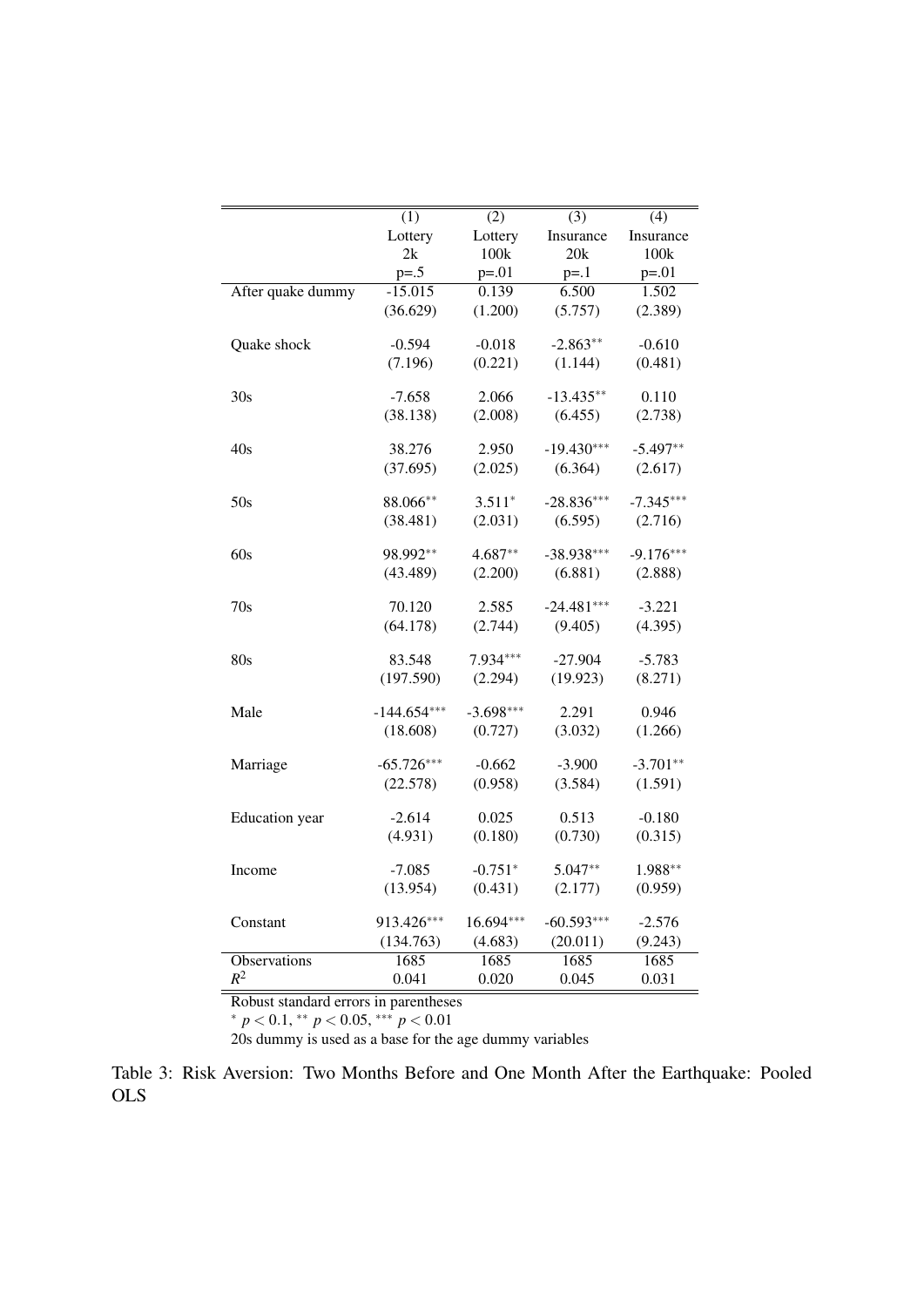|                | $\overline{(1)}$ | $\overline{(2)}$ | $\overline{(3)}$ | $\overline{(4)}$ | $\overline{(5)}$ | $\overline{(6)}$ | (7)          | $\overline{(8)}$ |
|----------------|------------------|------------------|------------------|------------------|------------------|------------------|--------------|------------------|
|                | Lottery          | Lottery          | Insurance        | Insurance        | Lottery          | Lottery          | Insurance    | Insurance        |
|                | 2k               | 100k             | 20k              | 100k             | 2k               | 100k             | 20k          | 100k             |
|                | $p = .5$         | $p = 01$         | $p=.1$           | $p = 01$         | $p = .5$         | $p = 01$         | $p = 1$      | $p = 01$         |
| Quake recovery | $11.342*$        | $0.760***$       | $-3.354***$      | $-0.565$         | $10.786**$       | $0.543***$       | $-3.457***$  | $-0.279$         |
|                | (6.586)          | (0.273)          | (0.926)          | (0.400)          | (4.947)          | (0.196)          | (0.750)      | (0.318)          |
|                |                  |                  |                  |                  |                  |                  |              |                  |
| 30s            | $-64.334$        | $-1.792$         | 17.722           | $-8.282$         |                  |                  |              |                  |
|                | (118.431)        | (1.839)          | (20.481)         | (10.194)         |                  |                  |              |                  |
| 40s            | $-106.353$       | $-0.209$         | 25.114           | $-12.952$        |                  |                  |              |                  |
|                | (139.739)        | (3.800)          | (25.215)         | (11.963)         |                  |                  |              |                  |
|                |                  |                  |                  |                  |                  |                  |              |                  |
| 50s            | $-106.421$       | $-1.521$         | 4.116            | $-9.407$         |                  |                  |              |                  |
|                | (162.034)        | (4.670)          | (27.494)         | (12.944)         |                  |                  |              |                  |
|                |                  |                  |                  |                  |                  |                  |              |                  |
| 60s            | $-148.365$       | $-1.343$         | 13.917           | $-6.590$         |                  |                  |              |                  |
|                | (181.293)        | (5.557)          | (31.008)         | (13.884)         |                  |                  |              |                  |
|                |                  |                  |                  |                  |                  |                  |              |                  |
| 70s            | $-186.259$       | $-10.051$        | 18.194           | $-1.171$         |                  |                  |              |                  |
|                | (219.386)        | (8.071)          | (35.028)         | (15.119)         |                  |                  |              |                  |
| 80s            | $-319.316$       | $-21.894**$      | 49.579           | 16.972           |                  |                  |              |                  |
|                | (240.000)        | (9.689)          |                  | (17.607)         |                  |                  |              |                  |
|                |                  |                  | (57.924)         |                  |                  |                  |              |                  |
| Marriage       | $-25.643$        | 0.365            | $-1.615$         | $-1.211$         |                  |                  |              |                  |
|                | (21.823)         | (0.935)          | (3.949)          | (1.669)          |                  |                  |              |                  |
|                |                  |                  |                  |                  |                  |                  |              |                  |
| Education year | $-4.505$         | $-1.151$         | $-5.166$         | $-0.588$         |                  |                  |              |                  |
|                | (19.153)         | (0.871)          | (3.945)          | (1.825)          |                  |                  |              |                  |
|                |                  |                  |                  |                  |                  |                  |              |                  |
| Income         | 0.685            | $-1.113$         | 4.181            | $-0.329$         |                  |                  |              |                  |
|                | (37.886)         | (0.966)          | (6.317)          | (2.096)          |                  |                  |              |                  |
|                |                  |                  |                  |                  |                  |                  |              |                  |
| Constant       | 884.859**        | 38.684***        | $-14.363$        | 24.627           | 697.700***       | $10.551***$      | $-40.553***$ | $3.237***$       |
|                | (403.723)        | (13.826)         | (74.892)         | (32.265)         | (9.895)          | (0.393)          | (1.500)      | (0.636)          |
| Observations   | 902              | 902              | 902              | 902              | 902              | 902              | 902          | 902              |
| $R^2$          | 0.016            | 0.036            | 0.064            | 0.016            | 0.011            | 0.016            | 0.042        | 0.002            |

∗ *p* < 0.1, ∗∗ *p* < 0.05, ∗∗∗ *p* < 0.01

20s dummy is used as a base for the age dummy variables

Table 4: Risk Aversion: One Month After and Five Years After the Earthquake: Fixed-Effects Model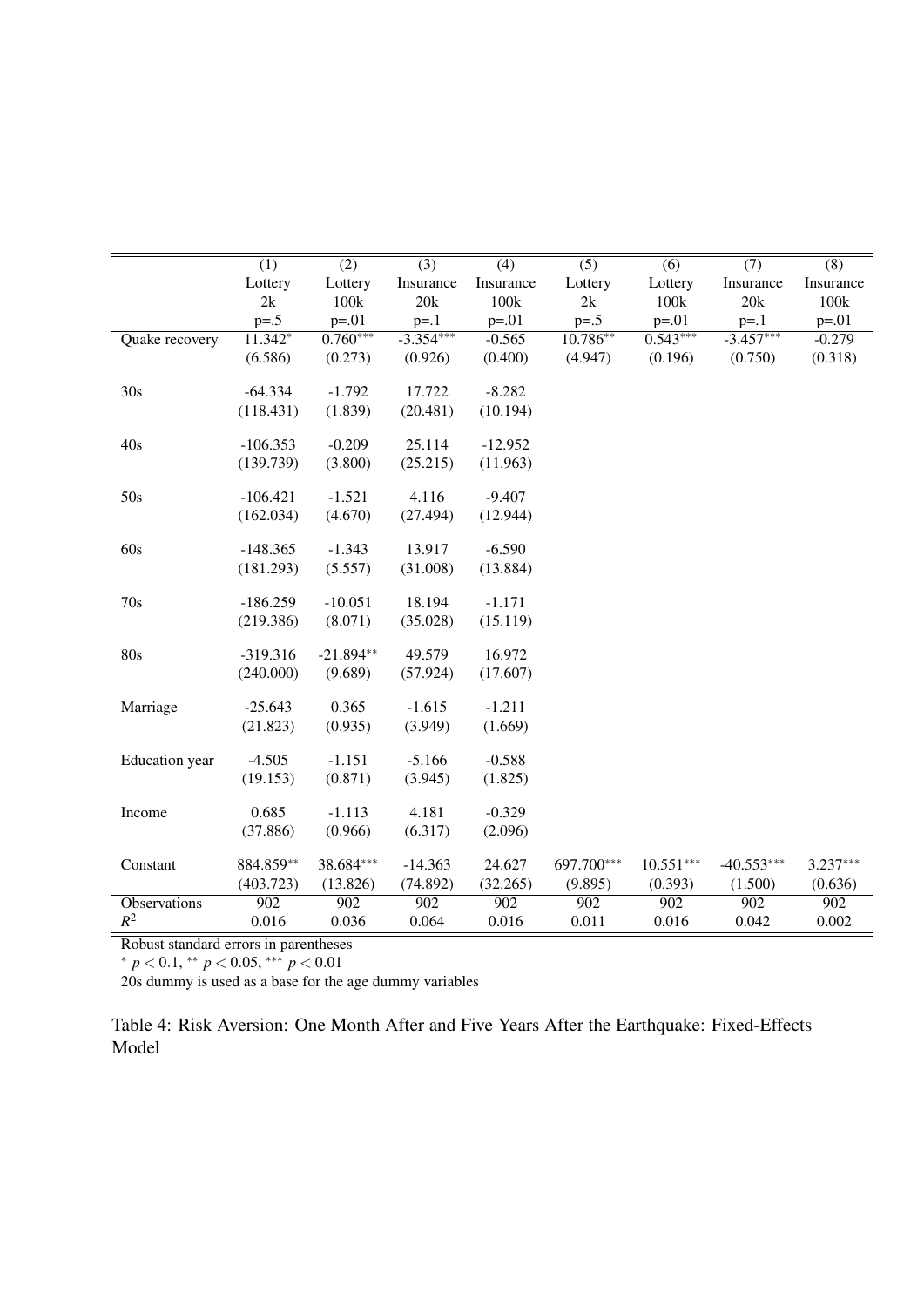|                        | $\overline{(1)}$ | (2)         | $\overline{(3)}$ | (4)        |
|------------------------|------------------|-------------|------------------|------------|
|                        | Dis.             | Dis.        | Dis.             | Dis.       |
|                        | 10k              | 10k         | kk               | kk         |
|                        | 1 week           | 1 year      | 1 week           | 1 year     |
| After quake dummy      | $5.251***$       | 0.114       | $-0.048$         | $-1.184**$ |
|                        | (1.861)          | (0.732)     | (1.131)          | (0.527)    |
| Quake shock            | $-0.881**$       | 0.131       | $-0.093$         | 0.110      |
|                        | (0.369)          | (0.146)     | (0.221)          | (0.104)    |
| 30s                    | 0.638            | $-0.137$    | 1.158            | 0.162      |
|                        | (1.737)          | (0.811)     | (1.133)          | (0.591)    |
| 40s                    | 4.559**          | 1.282       | $3.722***$       | 0.708      |
|                        | (1.787)          | (0.825)     | (1.155)          | (0.610)    |
| 50s                    | 8.478***         | $1.525*$    | 4.973***         | 0.943      |
|                        | (1.918)          | (0.854)     | (1.236)          | (0.627)    |
| 60s                    | $10.568***$      | $2.253**$   | $6.139***$       | 1.093      |
|                        | (2.134)          | (0.945)     | (1.354)          | (0.689)    |
| 70s                    | 11.448***        | 1.229       | 6.495***         | 0.644      |
|                        | (3.325)          | (1.320)     | (2.012)          | (0.990)    |
| 80s                    | 126.245***       | 3.483       | 1.209            | 1.943      |
|                        | (3.639)          | (3.966)     | (5.457)          | (4.504)    |
| Male                   | $6.004***$       | 2.485***    | $5.770***$       | $2.168***$ |
|                        | (0.987)          | (0.419)     | (0.605)          | (0.300)    |
| Marriage               | $-0.096$         | $-0.576$    | $-0.917$         | $-0.622*$  |
|                        | (1.146)          | (0.500)     | (0.730)          | (0.361)    |
| Education year         | $-0.455*$        | $-0.286***$ | $-0.221$         | $-0.132$   |
|                        | (0.255)          | (0.107)     | (0.160)          | (0.081)    |
| Income                 | 1.034            | $0.574*$    | $0.936**$        | $0.421**$  |
|                        | (0.703)          | (0.297)     | (0.439)          | (0.193)    |
| Constant               | 7.639            | 4.544       | $-0.015$         | 1.453      |
|                        | (6.721)          | (2.857)     | (4.123)          | (1.968)    |
| <b>Observations</b>    | 1825             | 1825        | 1825             | 1825       |
| $Cox-Snell-pseudo-R^2$ | 0.068            | 0.036       | 0.076            | 0.039      |

∗ *p* < 0.1, ∗∗ *p* < 0.05, ∗∗∗ *p* < 0.01

20s dummy is used as a base for the age dummy variables

Table 5: Discount Rate: Two Months Before and One Month After the Earthquake: Pooled OLS